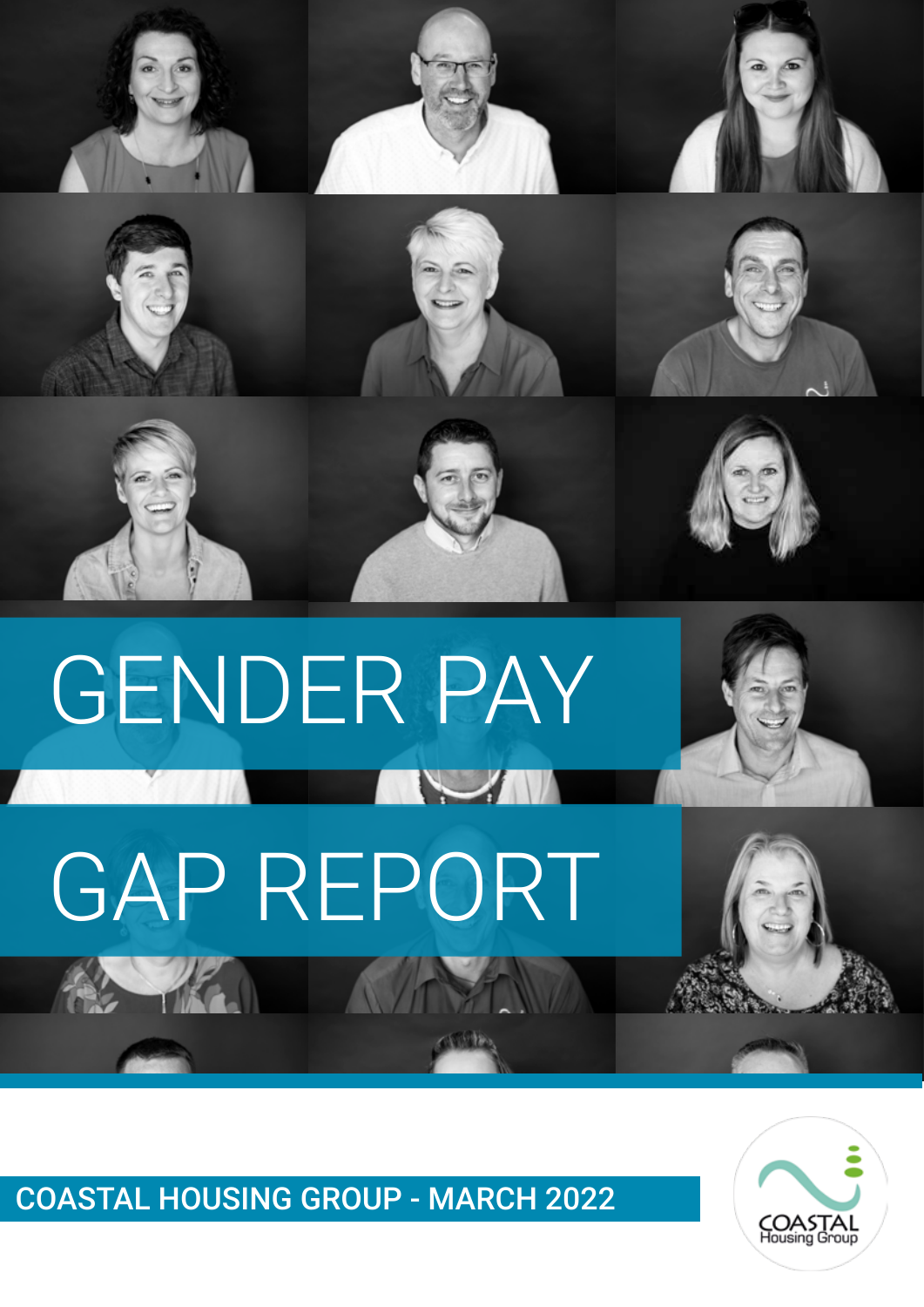Coastal are a Living Wage Foundation accredited employer committed to fair and equal pay based on the accountability of the individual's role within the organisation.

We are committed to providing opportunities for people from all walks of life including those at risk of social exclusion and for many years we have been proud to report that we have a roughly equal number of male and female employees.

We believe that in order to sustain Coastal we should draw on talented individuals from all backgrounds to create a diverse and inclusive workforce. This will allow us to benefit from their innovation and creativity to help us and the communities in which we work to thrive.

It is important to note that the Gender Pay Gap and Equal Pay are different concepts. The Gender Pay Gap is the percentage difference between average hourly earnings of men and women while Equal Pay relates to equal pay for equal work. In 2015 Coastal embarked on a major benchmarking project to ensure that employees were paid fairly based on the responsibilities of their role. We are confident that there is equal pay for equal work throughout Coastal and have continued to regularly benchmark roles. For the purpose of Gender Pay reporting Coastal is required to divide remuneration data between male and female employees only. However, in future we will look to change how we capture employee data to better represent gender diversity among our workforce, even if this cannot be included within current requirements of the gender pay gap report.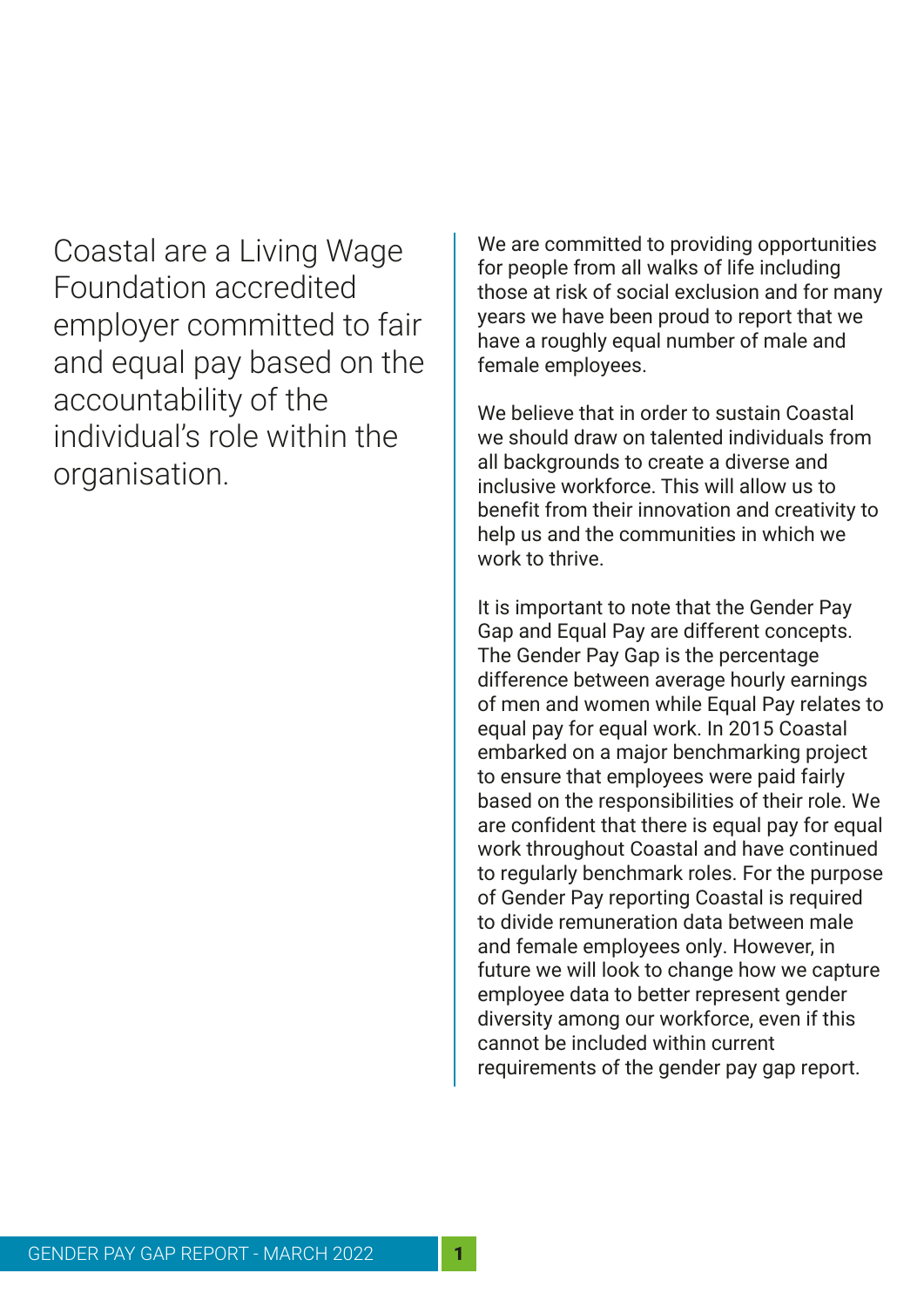

### We believe it's really important to treat

everyone fairly, and with dignity and respect.

99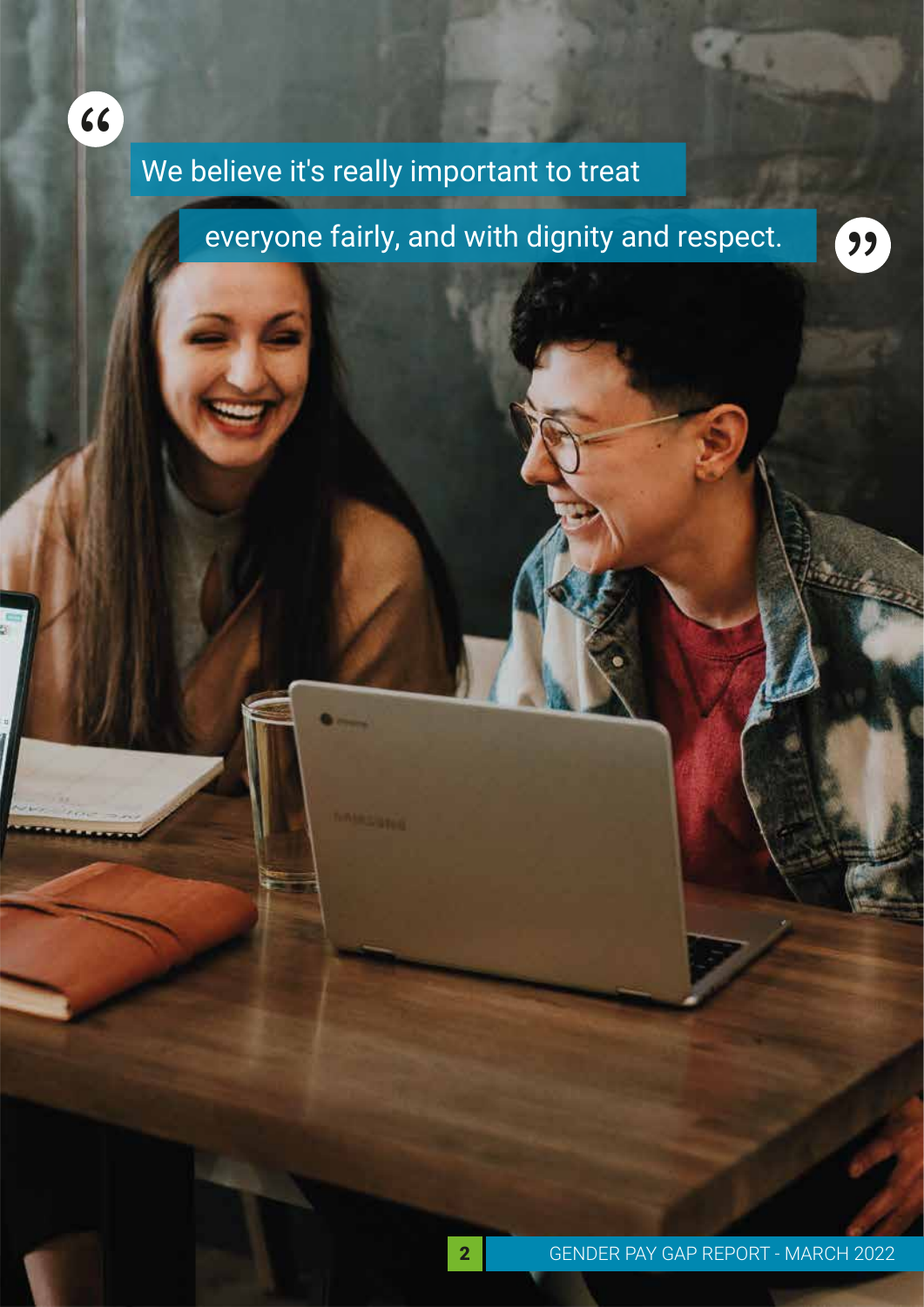## Workplace Profile

Coastal's workplace profile reflects our commitment to equal opportunities with a very small difference between the number of male and female employees.

Our Management Team represents our approach to talent management at Coastal where there is a good gender balance.



At Coastal we are proud of our Board with one of its strengths being its strong gender balance with volunteers from a wide range of sectors and backgrounds.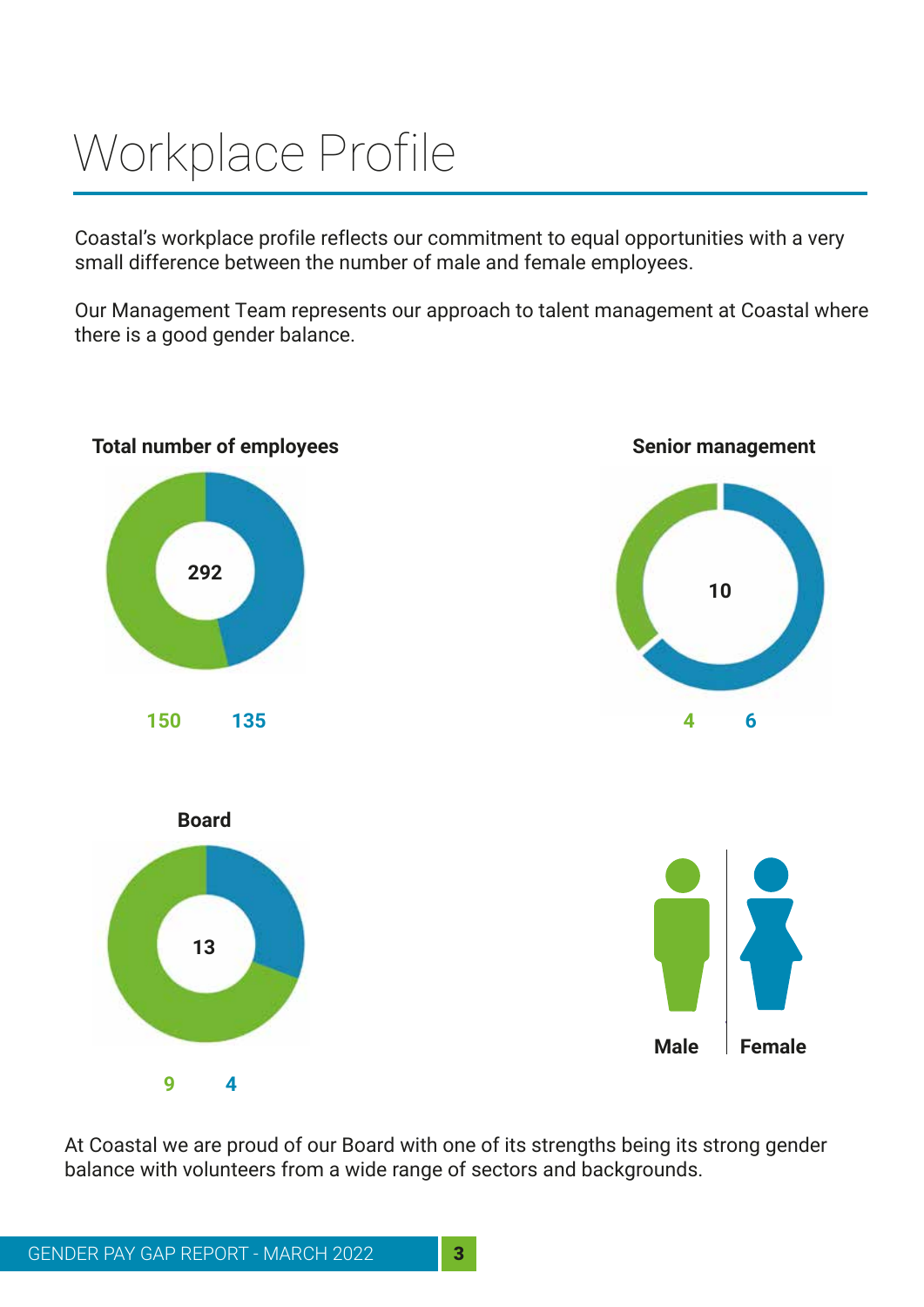## We believe that everyone matters and we

"

#### actively promote equality, diversity and fairness.

99

KAPIL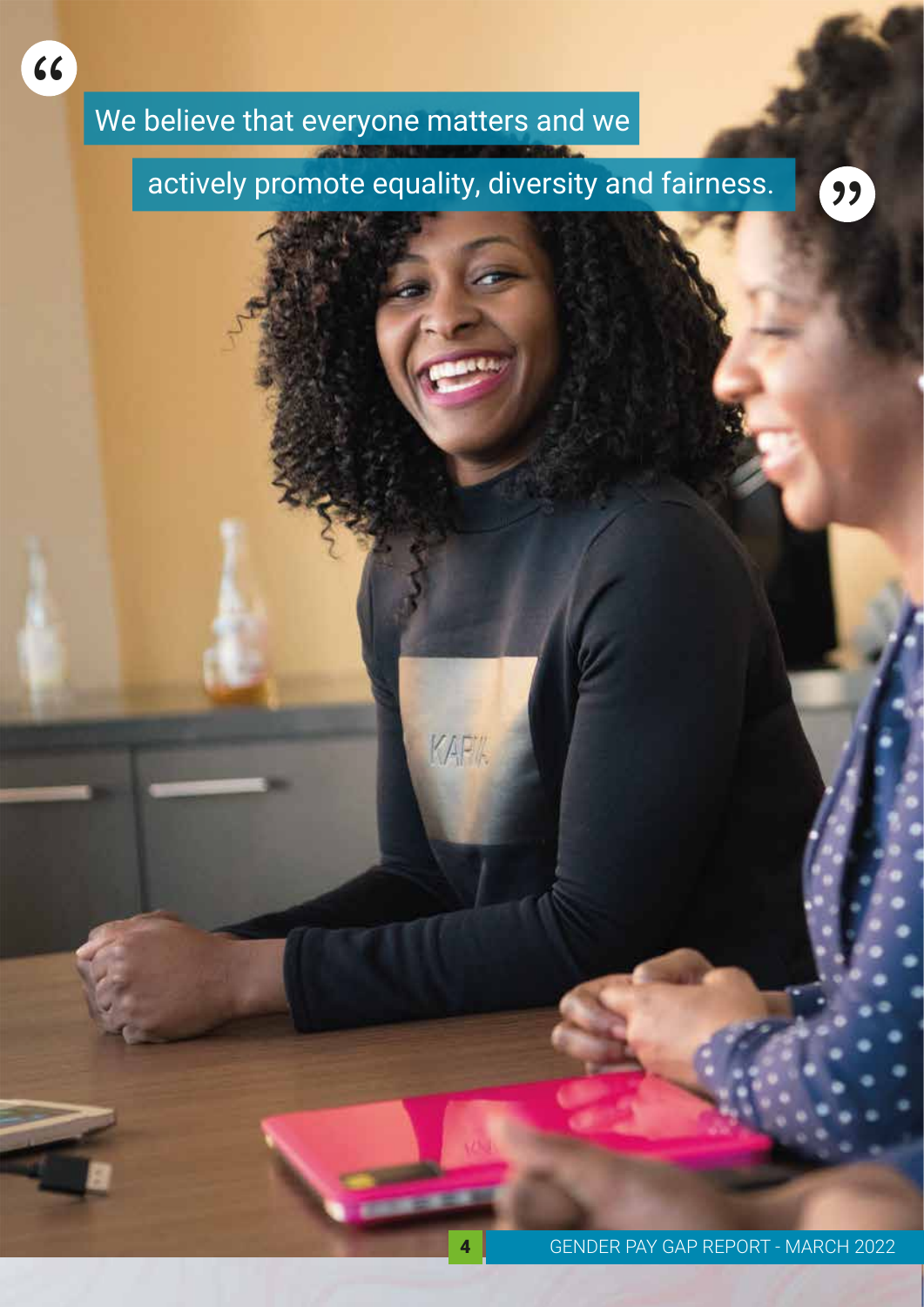# Gender Pay Gap

Our **mean** gender pay gap is 0.64%

**Mean hourly rate** Female Male £17.01 £17.12 **Median hourly rate** Female Male £14.25 £14.87

Our **median** gender

pay gap is 3.96%

Across the UK men earned 15.4% more than women in April 2021 (this being the data for the year 2020/21) down from 15.5% the previous year to the Office of National Statistics (ONS). This shows that the gap is narrowing nationally although only very slightly in the past 12 months.

Since the advent of Gender pay reporting Coastal have reported near parity in gender pay with minor variations year on year. This year Coastal are reporting a very slight Gender pay gap with the mean working out at 0.64% and the median at 3.96% which is a swing from last year where female employees were paid slightly higher at -2.27 and -3.30 respectively.

This is still far below the national average and our experience is that the gap has fluctuated between 5 % and -5% since Coastal first started reporting on Gender Pay 5 years ago. Our prediction would be that next years pay gap will fall somewhere within that range.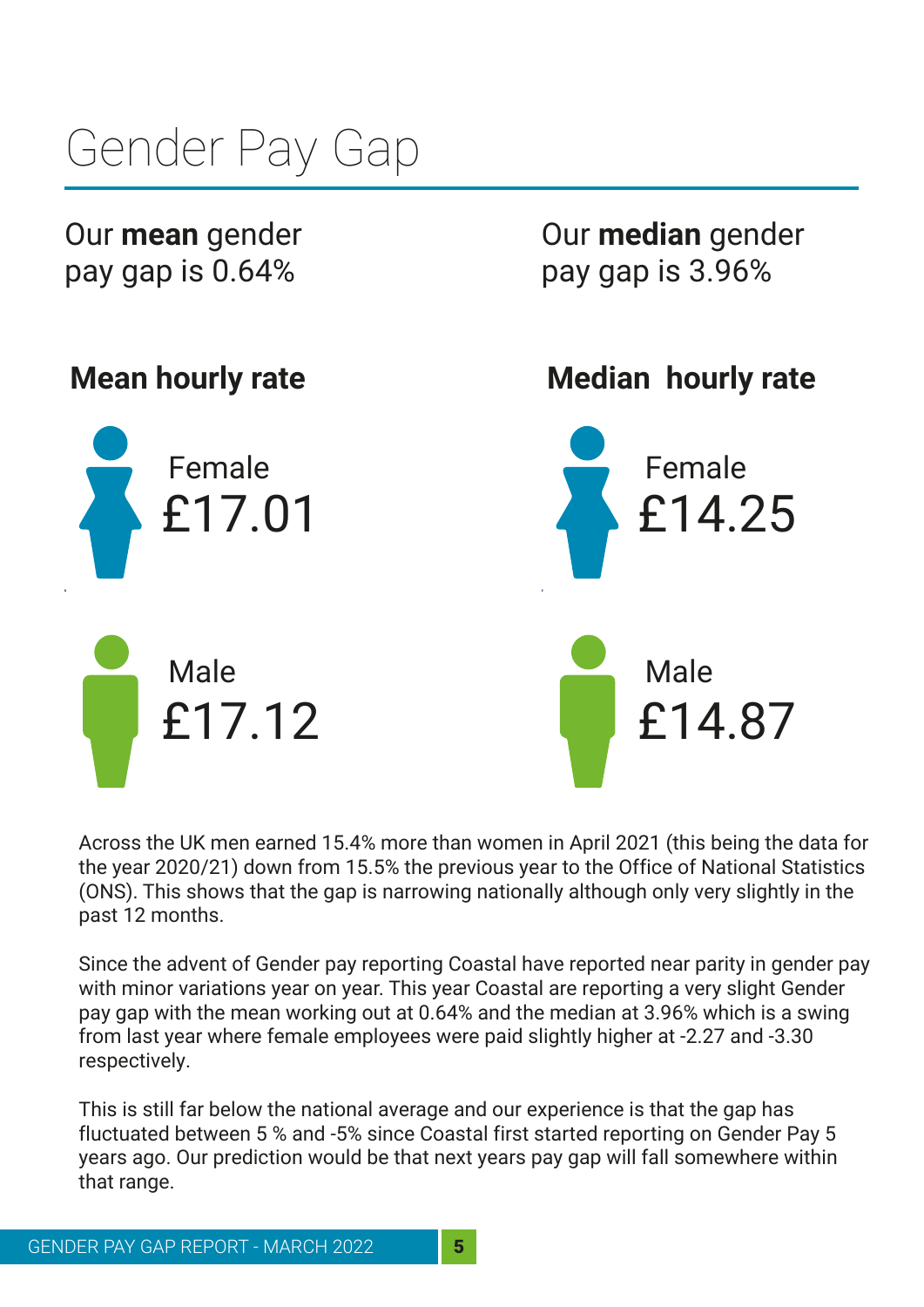We embrace people with diverse

"

backgrounds, skills and cultures.

"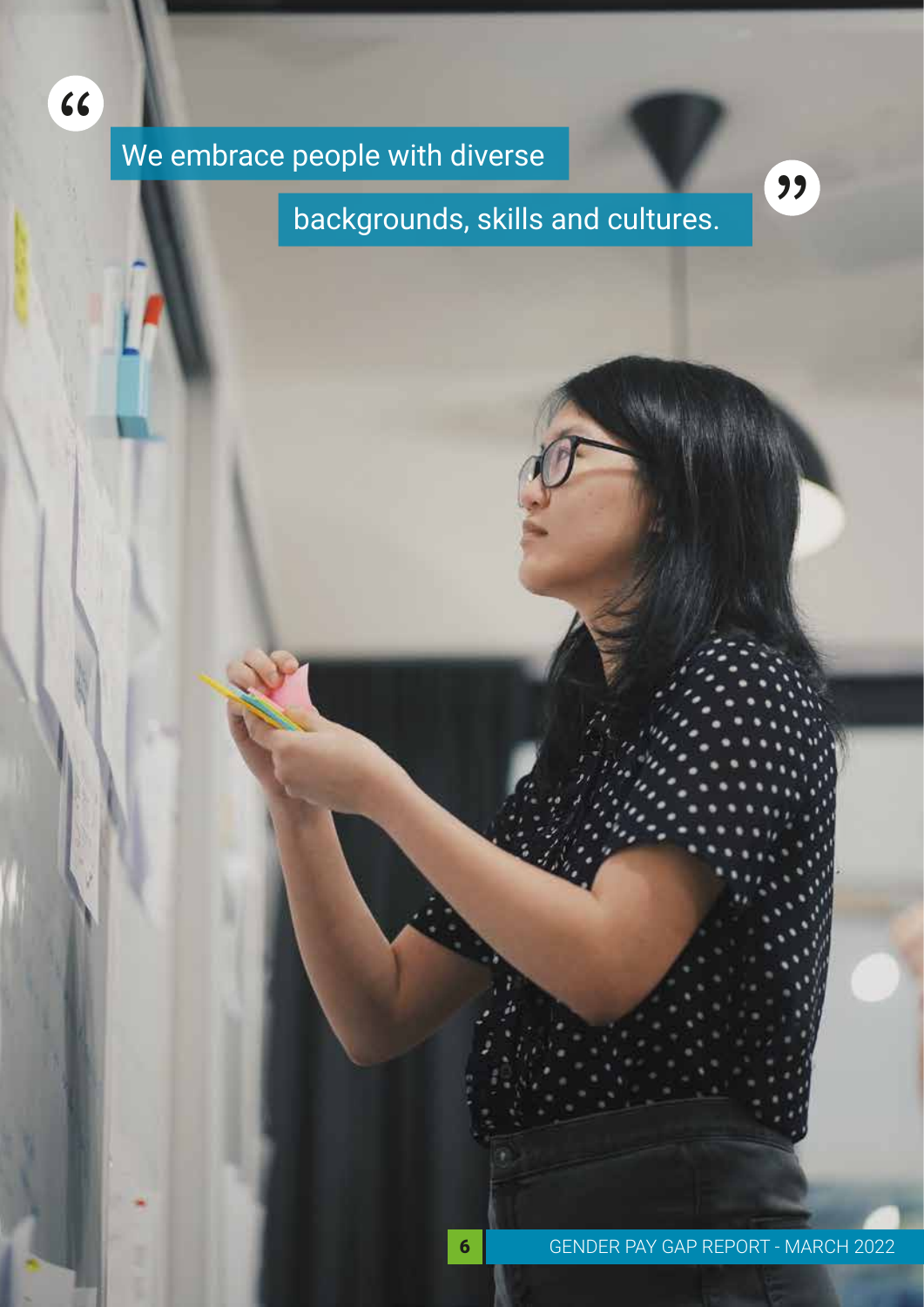## Percentages of Males and Females in Each Pay Quartile

The Lower Quartile which contains Coastal's entry level roles contains more men than women with men representing 58.2% of the number of employees who sit in this quartile. The Lower Middle Quartile has more female than male employees with 54.4% of the quartile being made up by women. The upper middle quartile has more male than female employees at 58.6%and 61.2%. The overall split between male and female employees working for Coastal is 53.7% male against 46.3% showing that for this reporting year male employees are slightly over represented in the top 2 quartiles but not dramatically so.

Overall we feel that there is a relatively even spread of male and female employees across the four quartiles with a small number of roles where we would like to increase the diversity. This would even out the four quartiles even further.



For the purpose of the report, Coastal are required to split our employees into four quartiles based on their hourly rate of pay. It is worth noting that a number of our roles fall across two of the quartiles, and that the difference between the rates of pay within the top of a lower quartile and bottom of an upper quartile is often very small.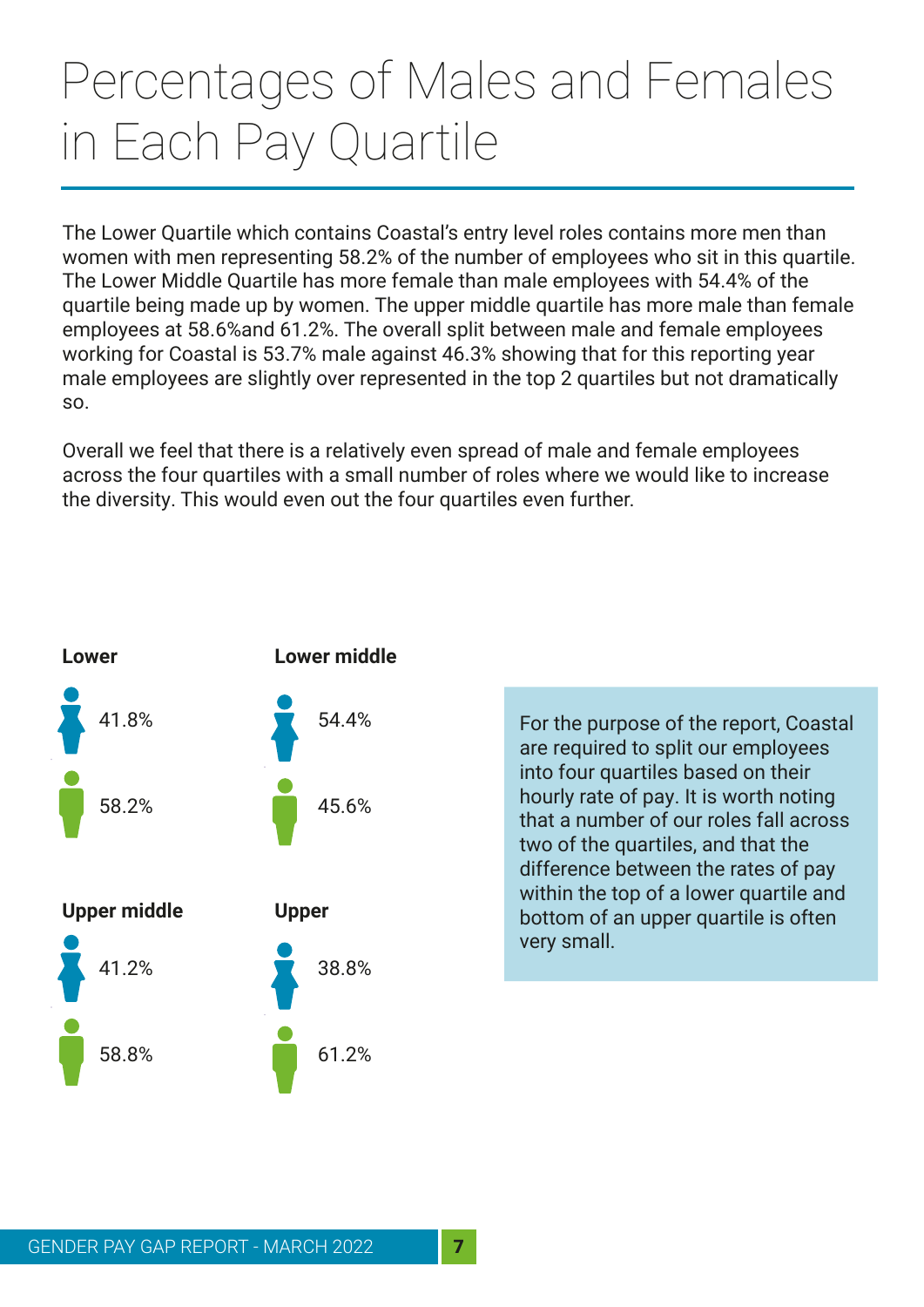### Everyone is valued as an individual

"

#### and treated with courtesy.

"

語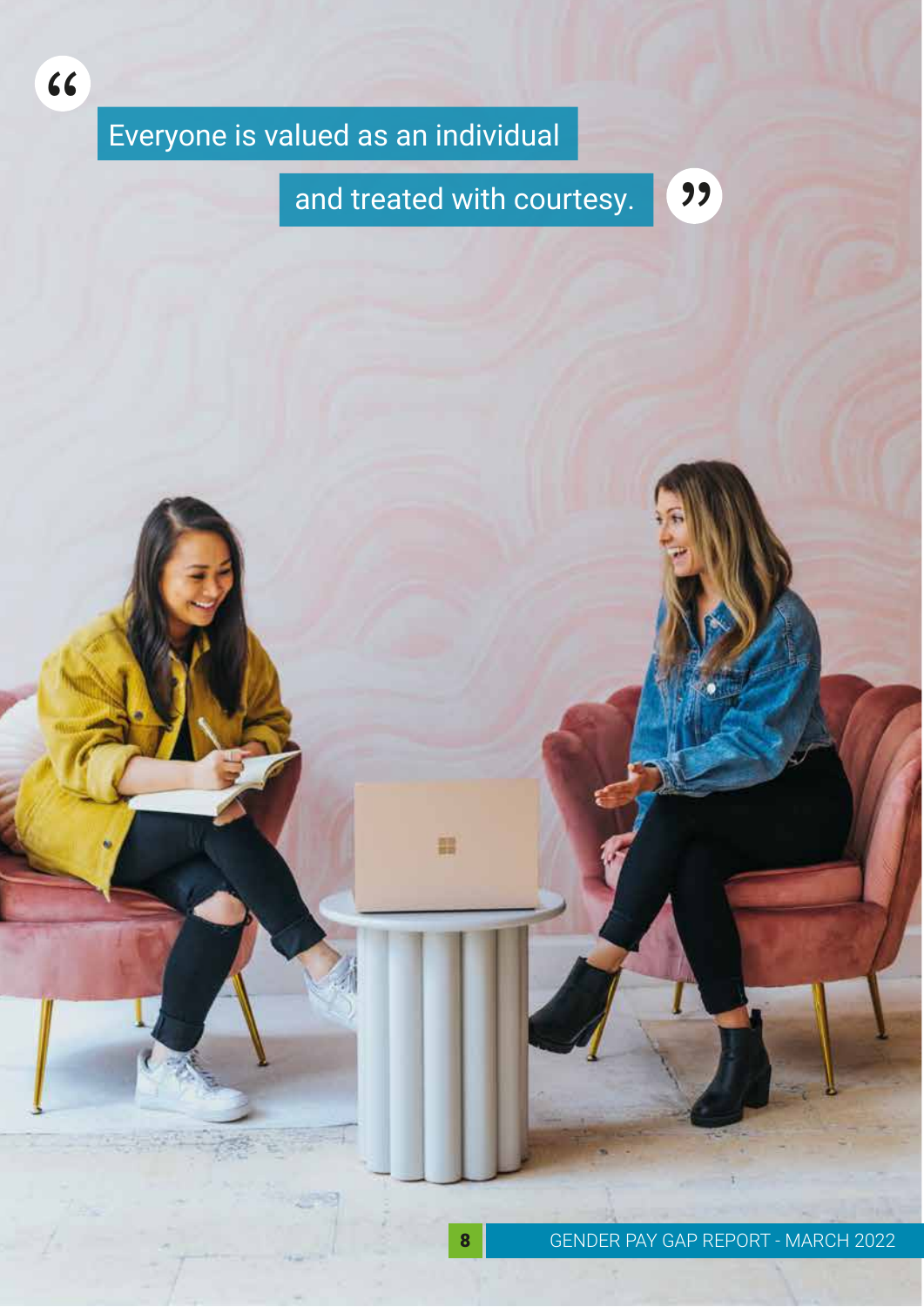## Bonus Gap

At Coastal we believe that we pay fair salaries based on an individual's role. We do not generally pay bonuses to members of staff with a small number of exceptions based on industry practice for specific roles.

The only role at Coastal that has a contractual bonus payment is Pennant Sales Advisors. This is because it is a standard method of remuneration for these types of roles. Coastal only has 4 employees engaged in these roles all of whom are female.

Bonuses are paid based on a percentage of actual sales by the individual employees. While all the members of this small team are female Coastal are open to the prospect of the gender balance of the team changing as opportunities arise.

The only other form of reward that qualifies as a bonus under our obligation to report bonuses, is our Long Service Award which employees receive after 10, 15, and 20 years of service with Coastal. These awards take the form of an additional weeks leave being granted in the year that it is earned by the employee on the anniversary of their joining Coastal. Every employee who receives the Long Service Award has the option of cashing the holiday in and can receive a week's additional pay rather than the extra time off.

In the year 2020/21 there were 7, 5 male and 2 female employees who took their long service award as a payment. During this period Coastal did not pay out any sales bonuses so the only bonuses paid to staff were long service awards. As more male employees qualified for LSA's in this period this is reflected in the difference between the amounts paid although the value of paid bonuses in Coastal is very low.